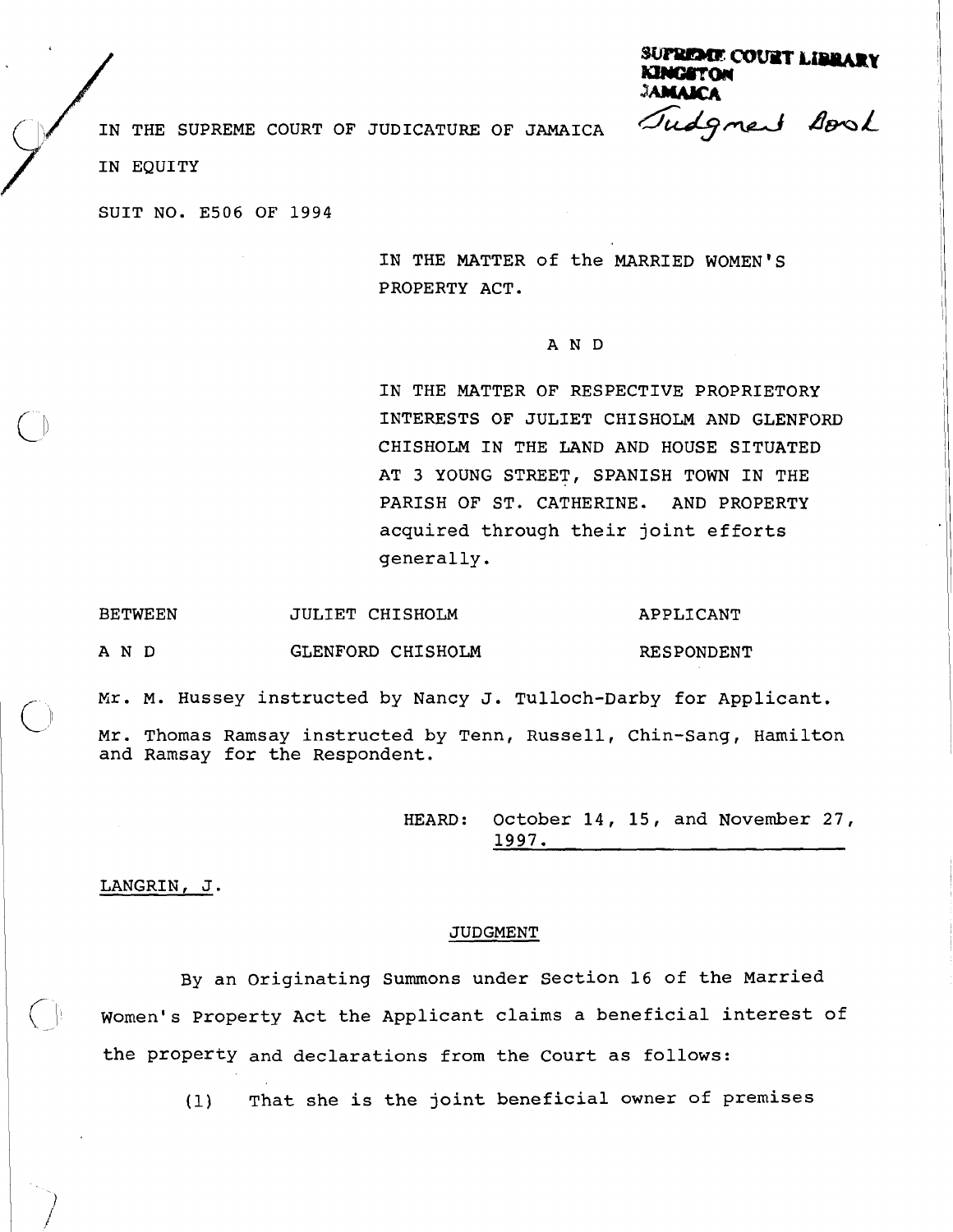situated at 3 Young Street, Spanish Town P.O. in the parish of St. Catherine.

- (2) That she is entitled to one half of the beneficial interest in premises situated at 3 Young Street, Spanish Town, St. Catherine.
- (3) That the respondent husband pay to the applicant wife one half of the current market value of the aforesaid property within 3 months of the Order herein in the exchange for which sum the applicant wife shall give to the respondent husband a.transfer of her one half interest in the said property.
- (4) That failing (3) above the premises be sold and the proceeds thereof applied as follows:
	- (a) Payment of costs of the sale
	- (b) Payment of the applicant Attorney's costs in this suit.
	- (c) Balance of the proceeds to be paid into Court - one half thereof to the credit of the applicant and a half thereof to the respondent.

The parties were married on the 21st June 1978. Before marriage they lived together for five years at 2 Sport Park Lane, Old Harbour, St. Catherine. At the end of that period they moved to 3 Young Street, Spanish Town, St. Catherine. There were 2 children born prior to the marriage and after the marriage four other children were born. She was only 15 years old when they started living together.

Paragraphs 8, 9, 10 and 11 of the applicant's early affidavit bear heavily on this case and are worth repeating:

 $\bigcap_{\mathcal{L}}$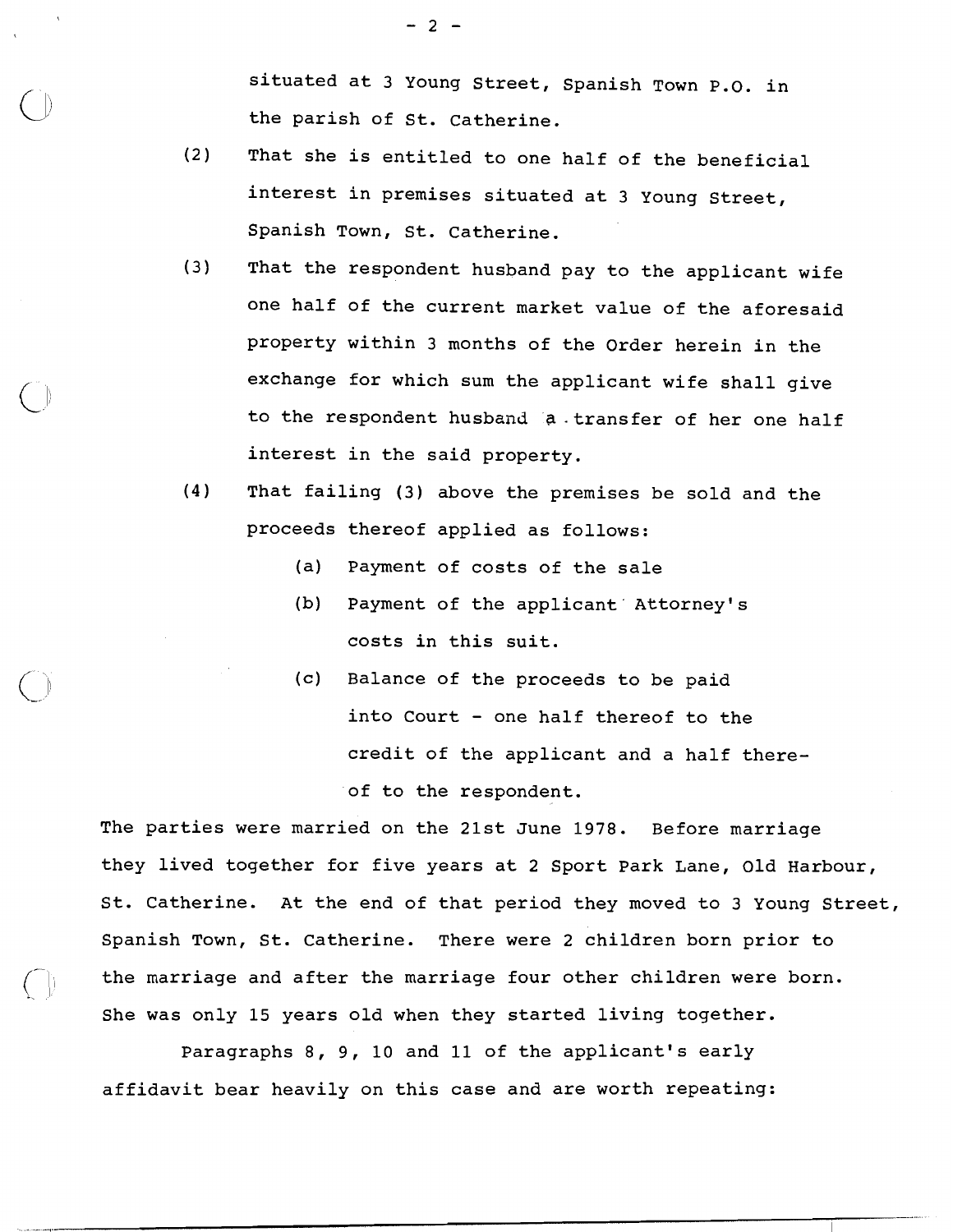"8. That we decided to acquire premises situated at 3 Young Street, Spanish Town on or about the month of June, 1977. We had discussions regarding the purchase of the said premises, and the Defendant did not take the decision to purchase the premises entirely on his own. Both the Defendant and myself made all payments for the cost of the premises from the proceeds of the business.

- 9. I had to work long hours everyday from early mornings until late at nights, and I was never paid nor due any wages from the business, because everything from it had to go towards the acquisition of premises situated at 3 Young Street, Spanish Town in the parish of Saint Catherine.
- 10. That at the time of purchase of the said premises the Defendant and myself were very worried as to how we would raise the deposits of Thirty-six Thousand Dollars (\$36,000.00) to secure the purchase. I gave the Defendant the sum of Twenty Thousand Dollars (\$20,000.00) which was the proceeds from an accident claim that I had made with respect to injuries I had sustained.
- 11. That prior to the purchase of 3 Young street, Spanish Town the Defendant and myself had numerous discussions regarding the purchase of the said premises."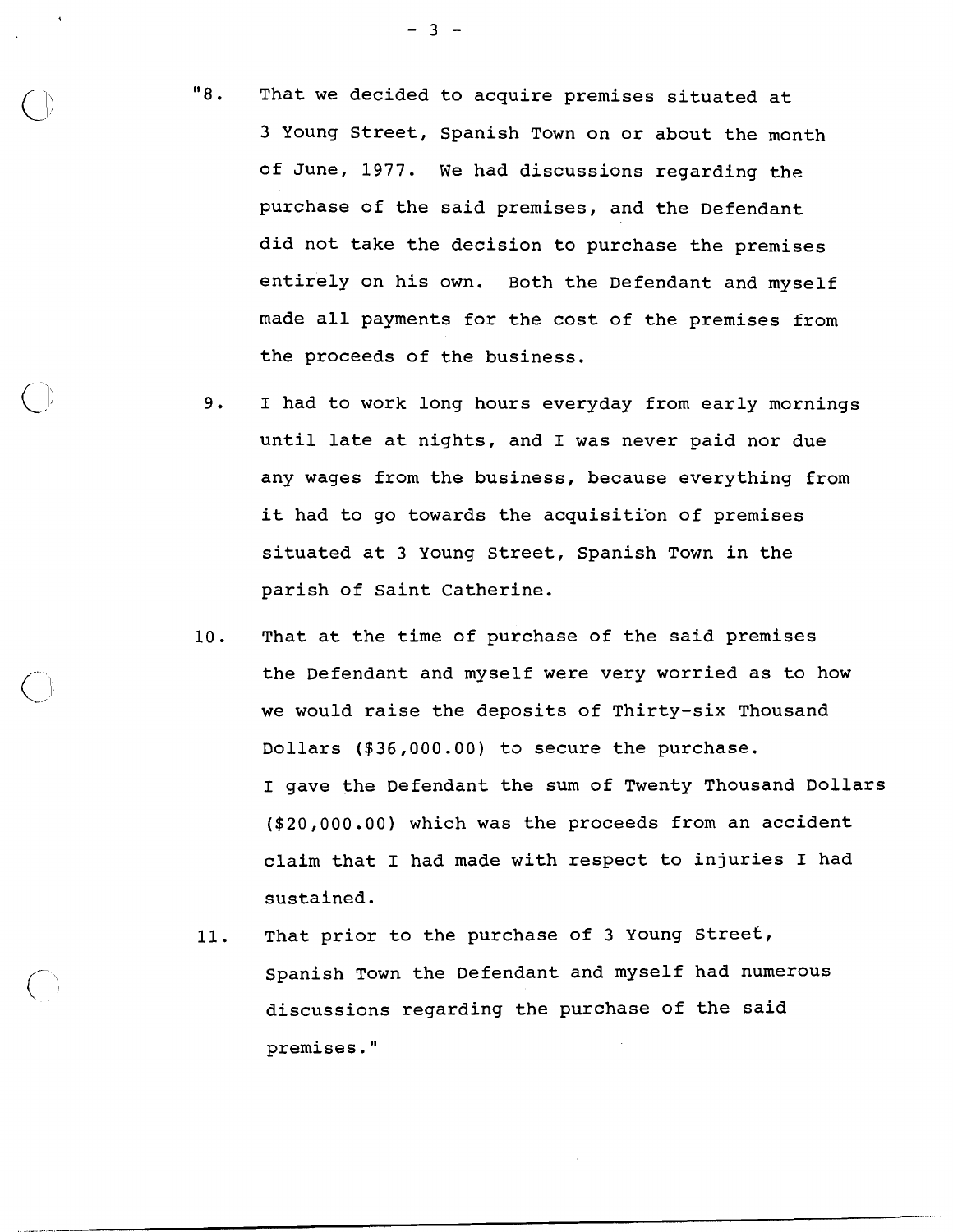Under cross-examination the applicant said, when **she met** him in 1974 she was going to school. She was not working in 1977 because she was in a state of pregnancy with Christopher, her second child. Her respondent husband in 1976 used to work at Bagasse Factory and he did.notoperate a business then. He started "Big G. Enterprises in 1977. The business sold Cooking Gas, Gas Stove, Stove parts and cylinders. The place was rented as a shop. She did not putany money in "Big G" when it started in June 1977. The premises cost \$36,000. She came across a receipt in the storeroom which her respondent husband got from Mrs. Vassell the owner of the premises. This has not been challenged. Her husband took care of all the household expenses.

The respondent at paragraph 9 of his initial affidavit met the applicant's case head on. He deposed as under: "9. That in relation to paragraph 10 of the said affidavit the following are my submissions:-

- (a) The plaintiff was never involved in any manner whatsoever with the raising of any of the deposits paid by myself to secure the said premises.
- (b) The plaintiff collected an amount of approximately Twenty thousand dollars (\$20,000) in or about the year 1977 representing damages flowing from an accident in which she was involved in or about the year 1973. I convinced her to lodge such amount in her name at the branch of the Bank of Nova Scotia Jamaica Limited located in Spanish Town in the parish of St. Catherine. I accompanied her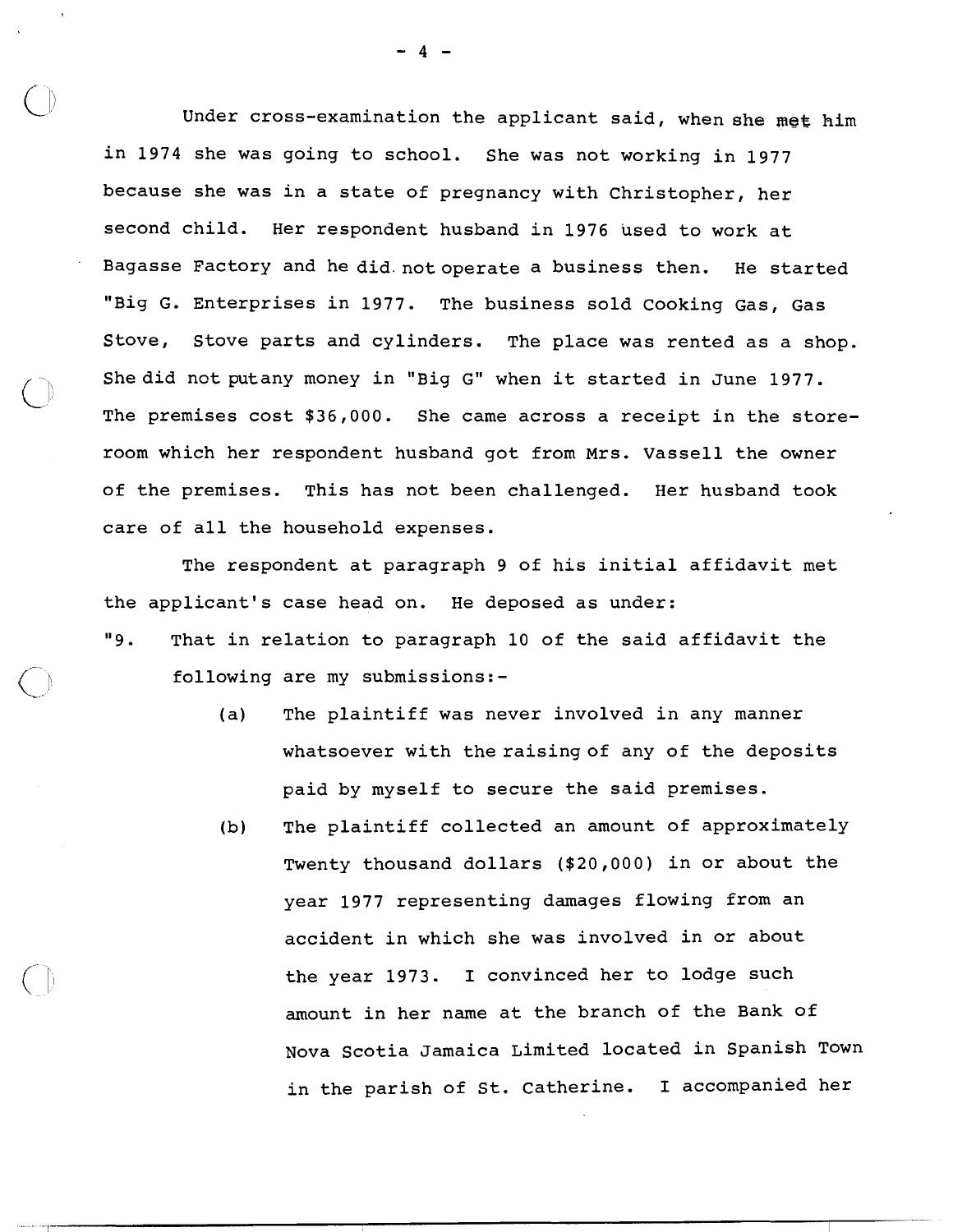$-5 -$ 

to the Bank and assisted her in opening the said account. I have no idea nor did I care what the plaintiff did with the said sum thereafter. I never received any portion of it nor did I want it nor need it.

(c) The plaintiff and myself never had the numerous discussions with respect to the purchase of the said premises. The project was entirely mine. I earned and paid all the money required and I made all the decisions without any assistance whatsoever from the plaintiff."

At paragraph 11 of the applicant's affidavit she stated that what the respondent said in Paragraph **9** of his affidavit was not true.

When the applicant was cross-examined on this aspect of her affidavit she said she no longer had the Bank Book since the accountwas not active. Apart from the \$20,000.00 no other money was placed in this account. She had asked the Bank manager for the record of the account but because of the time lapse it could not be found. The respondent did not ask her to sign her name at the back of the cheque. when she gave him the cheque she was not married to him.

When the respondent was cross-examined he admitted that when the relationship started he was aware that she had been in an accident. In June of 1977 a cheque from an Insurance Company was paid over<br>to her. The cheque came into his hands. He advised her to lodge The cheque came into his hands. He advised her to lodge the cheque to the bank. She was at the time pregnant with Christopher and so was not fully well so she asked the teller if she could sign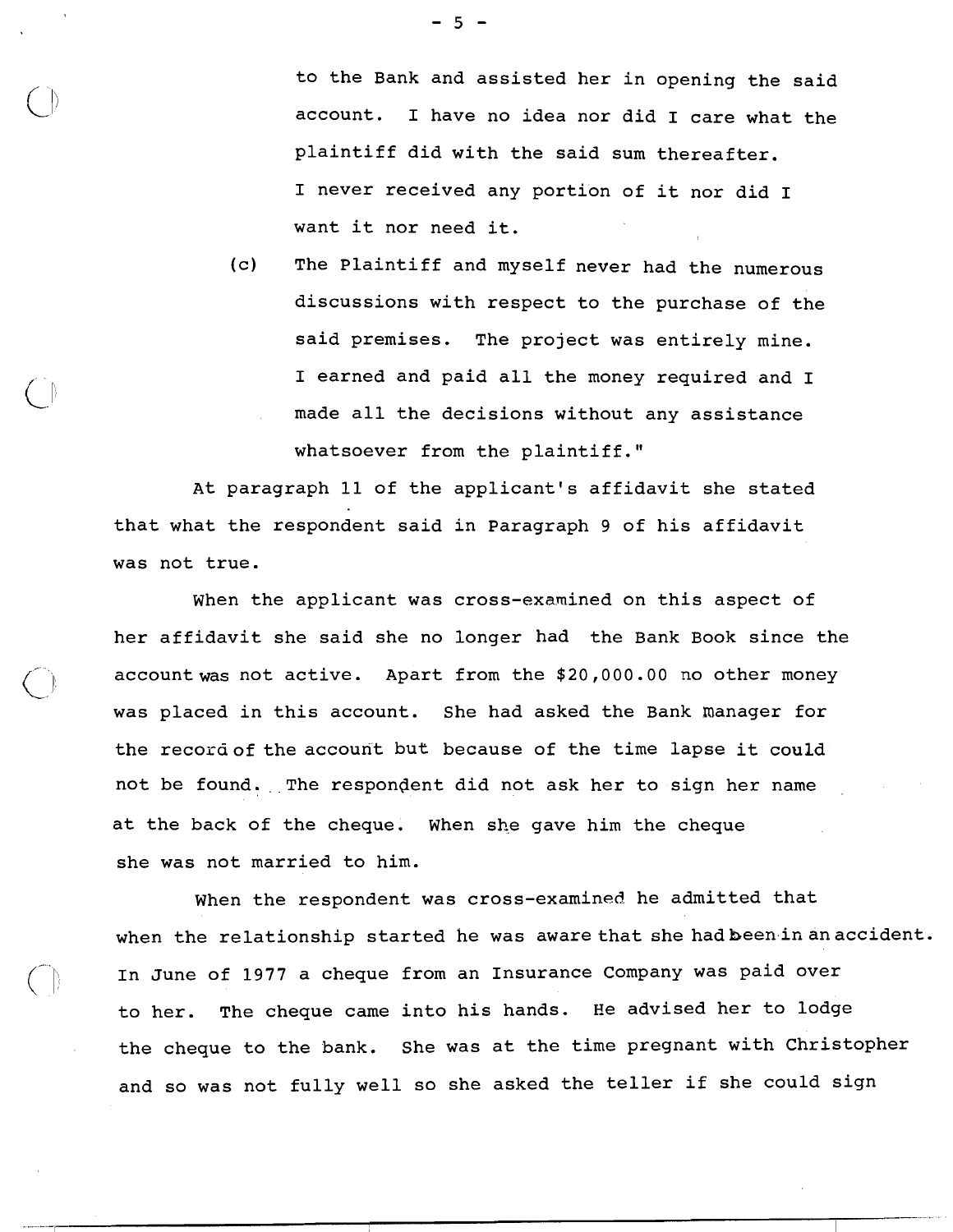and leave. She did so but he remained.

**L\*** 

When the cheque arrived he was working at Bagasse Factory at a wage of about \$80.00 per week. He used to do jobs on the side repairing stoves.

I did not find the respondent's evidence in relation to the insurance money worthy of belief. It is unlikely that the respondent in such position of dominance would not persuade the applicant to use her own funds to assist in the purchase of the  $\bigcirc$  premises. I find the applicant's evidence quite credible and<br>moreso because it was supported by her mother, Monica Monroe who witnessed the handing over of the cheque to the respondent for \$20,000.00. On a balance of probabilities I fully accept the applicant's evidence.

> The premises at 3 Young Street, Spanish Town was bought by the respondent in June, 1977, and it was during the same month of June 1977 the cheque of \$20,000 was paid over to her by the Insurance Company. What a remarkable coincidence! The transfer was being registered in his name only. This was the matrimonial home in which the parties lived before they got married in June 1978 and continued to live for several years, thereafter.

The respondent under re-examination by Mr. Ramsay said he received the \$19,500 from Bank of Nova Scotia which he paid as deposit towards the purchase of the premises. He used a truck as security for the loan. There was no documentary evidence to support this contention advanced by him.

There is no evidence to support the applicant's contention that she made a contribution to the business. On her own admission she did not put any money in the business. She seems to have spent

 $-6$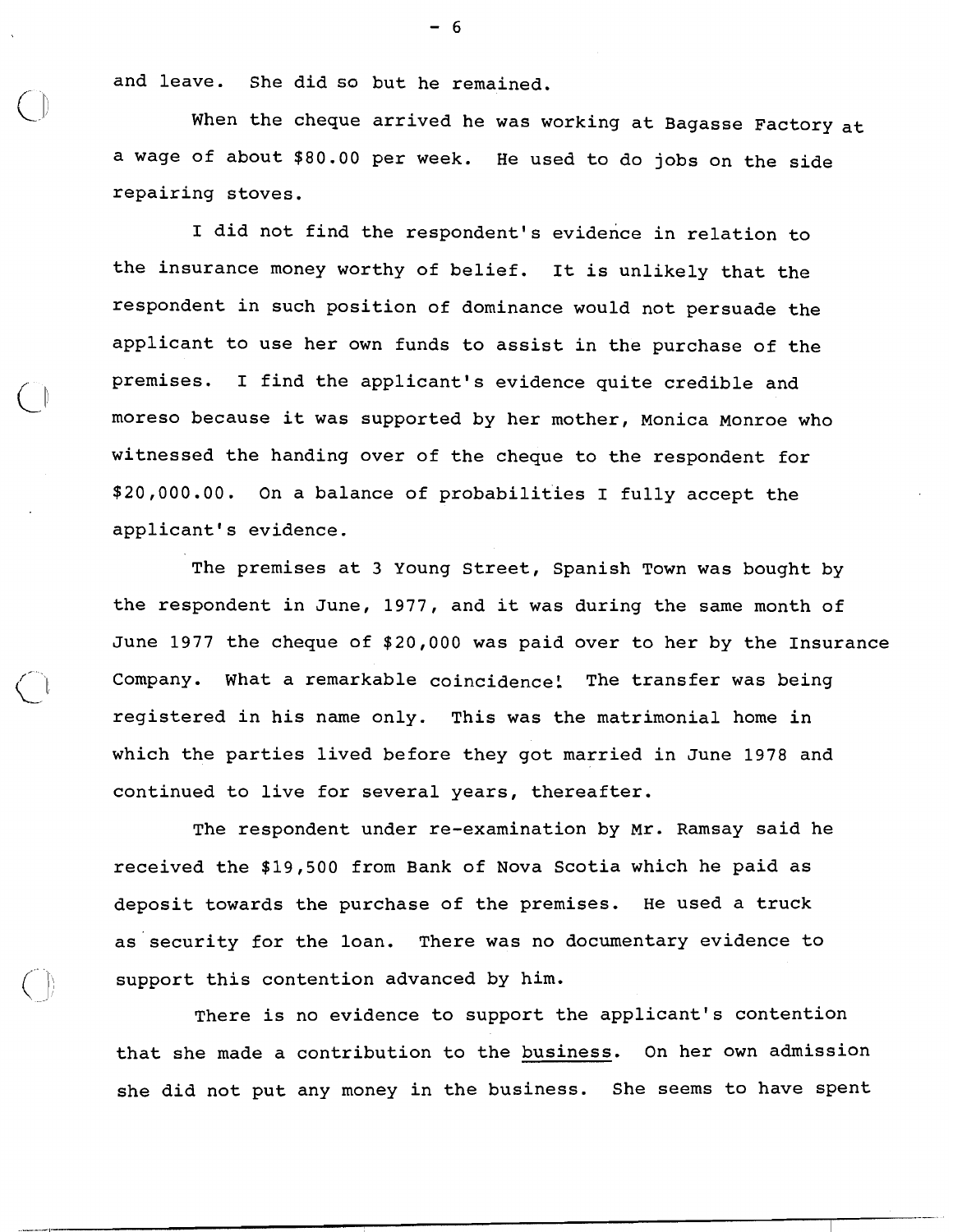a great deal of her time taking care of her children so it is apparent that not much time would be left to devote to the business. The respondent admitted that the applicant worked for a short time but he compensated her even though she stole some of the money and goods. The applicant's contribution to the business was inmy view minimal

The approach of the Court in determining the share in the beneficial interest in property which stands in the name of another is dependent on the law of trusts.

There is no concept of family assets known to the law.<br>In questions as to title to property the question for the Court<br>is "whose is this" and <u>not</u> "To whom shall this be given. <u>Pettitt</u> In questions as to title to property the question for the Court v. Pettitt (1969) 2 AER 393 per Lord Morris of Borthy Gest.

In Azan v. Azan (1988) SCCA 53/87 Forte, J.A. adopted the following analysis of the then Vice Chancellor in the case of Grant v. Edwards (1986) 2 ALL E.R. 426, 437.

> "If the legal estate in the joint home is vested in only one of the parties (the legal owner) the other party (the claimant) in order to establish a beneficial interest has to establish a constructive trust by showing that it would be inequitable for the legal owner to claim sole beneficial ownership. This requires two matters to be demonstrated:

- (a) that there was a common intention that both should have a beneficial interest; and
- (b) that the claimant has acted to his or'her detriment on the basis of that common intention."

As Forte J.A. went on to observe, an express agreement that there should be a joint beneficial interest will be sufficient. However, where there is no such agreement the common intention of

 $\begin{pmatrix} 1 & 1 \\ 1 & 1 \end{pmatrix}$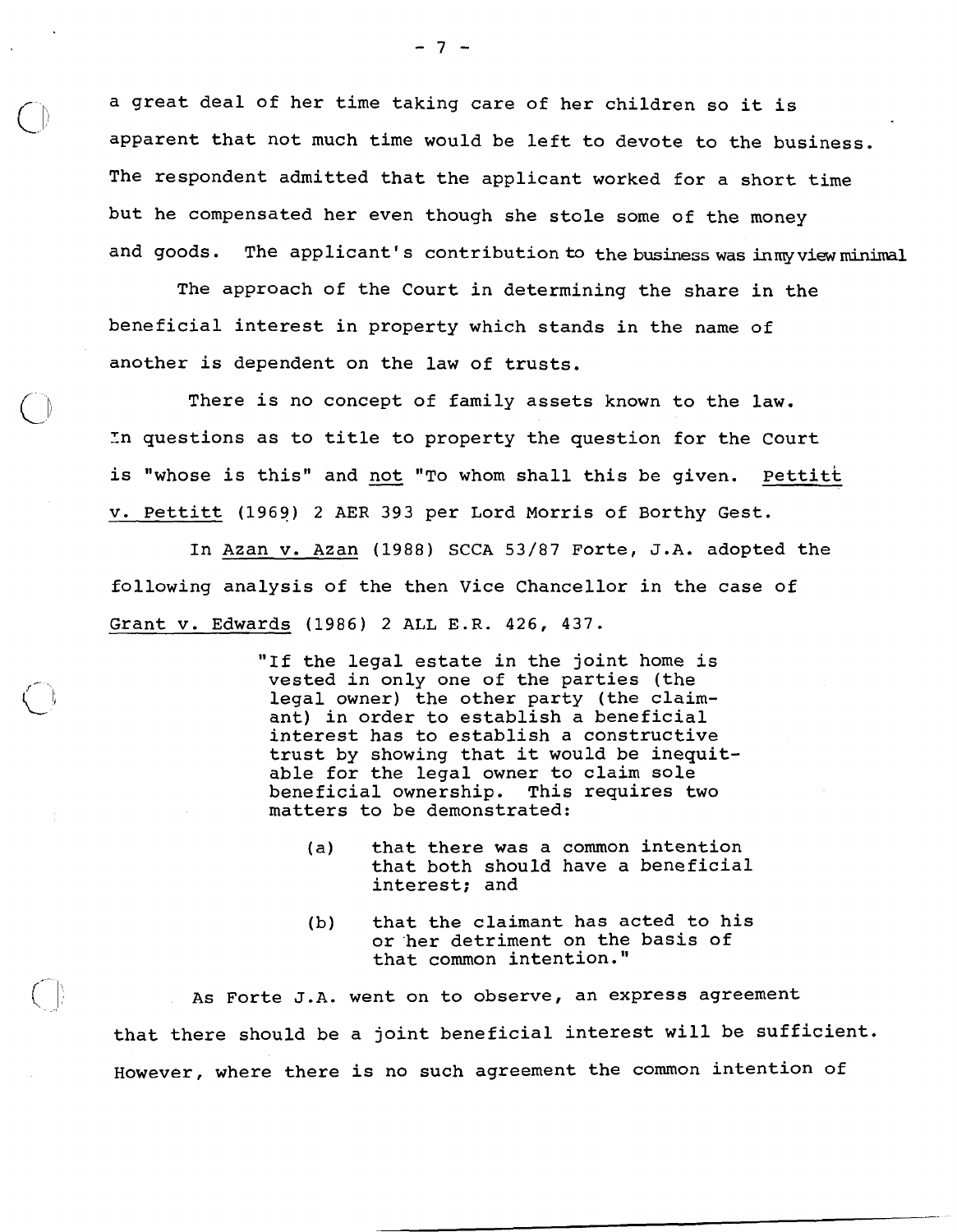the parties may be inferred from their words or conduct.

In this case the applicant states that she handed over her insurance cheque to the respondent in order for him to purchase 3 Young Street coupled with a discussion on the subject. An inference may be drawn of a common intention to share in the beneficial interest in the property.

As to actions to the detriment of the claimant the law is clear that those actions must be related to and upon the faith of the common intention that the claimant should have a proprietory interest. In Grant v. Edwards (supra) Nourse L.J. at p.433 posed and answered for these purposes a very important question:

> "So what sort of conduct is required? In my judgment it must be conduct on which the woman could not reasonably have been expected to embark unless she was to have an interest in the house. If she was not to have such an interest, she could reasonably be expected to go and live with her lover, but not, for example, to weild a 141b. sledge hammer in the front garden. In adopting the latter kind of conduct she is seen to act to her detriment on the faith of the common intention. "

In the instant case before me I find that there was evidence of common intention as well as that the applicant acted to her detriment in the required sense.

The respondent's subsequent marriage to the applicant and the fact that the marriage produced four more children makes the relevant inference quite inescapable.

In all the circumstances, I hold that a fair and remarkable share in the matrimonial property at **3** Young Street, Spanish Town, St. Catherine is one half. The beneficial interest of the applicant